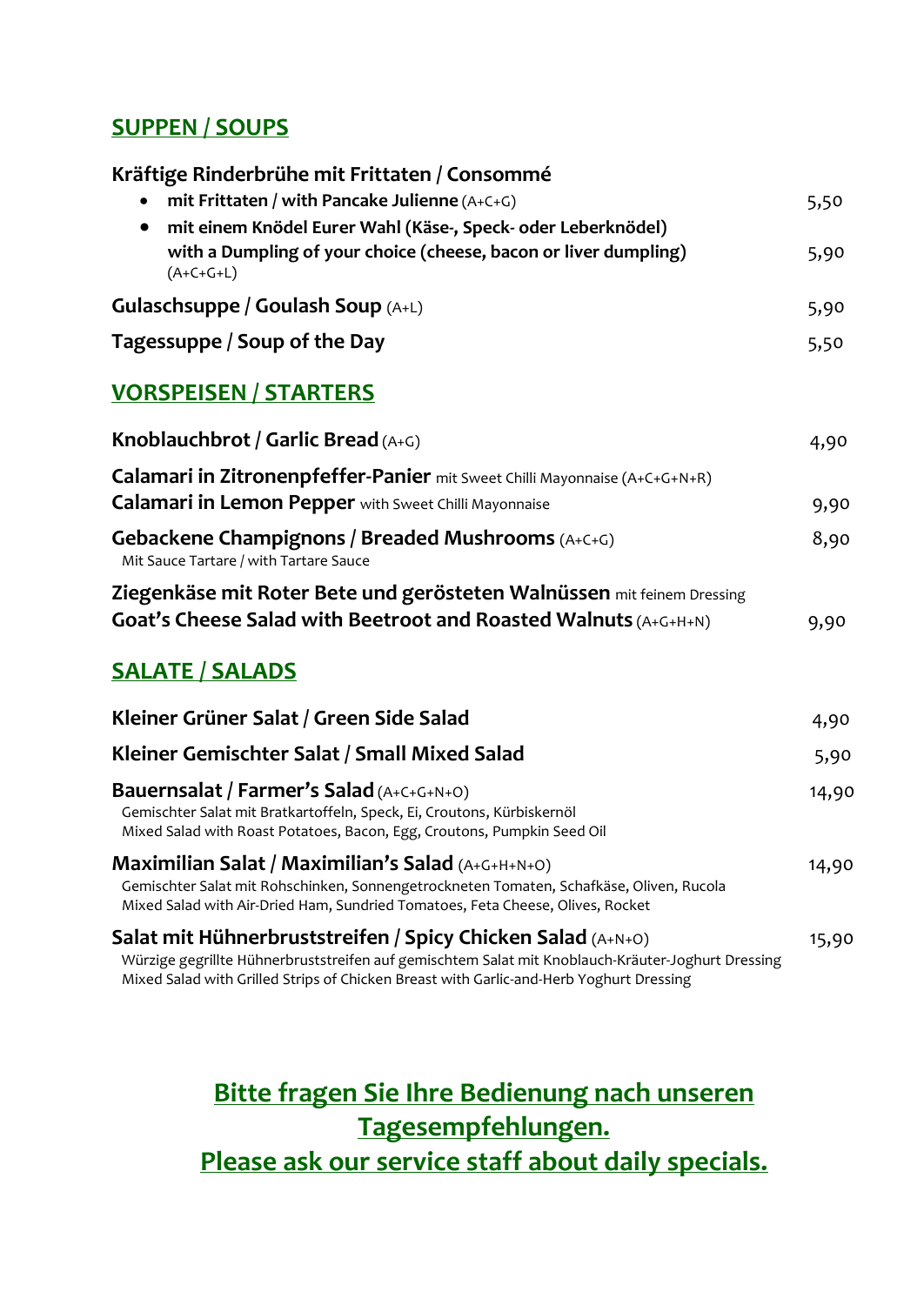## **TIROLER WIRTSHAUSKUCHL / TYROLEAN CUISINE**

| Schlutzkrapfen / Tyrolean Style Ravioli (A+C+G+H+N+O)<br>Ravioli mit Spinatfüllung und Schnittlauch-Käse Füllung, Parmesan, Brauner Butter und Grünem Salat<br>Ravioli filled with Spinach and Chives & Cheese, served with Parmesan, Nut Butter and Green Salad                                                                    | 14,90 |
|-------------------------------------------------------------------------------------------------------------------------------------------------------------------------------------------------------------------------------------------------------------------------------------------------------------------------------------|-------|
| Tiroler Gröstl / Tyrolean Gröstl (C+G+L+N+O)<br>Mit Spiegelei und Krautsalat<br>Roasted Potatoes with Beef, Bacon, Sausage, Onion, Fried Egg, Cabbage Salad                                                                                                                                                                         | 14,90 |
| Kasspatzln / Tyrolean Cheese Pasta<br>Mit Grünem Salat / With Green Salad<br>$(A+C+G+H+N+O)$                                                                                                                                                                                                                                        | 14,90 |
| Hausgemachtes Tiroler Knödeltrio / Trio of Homemade Dumplings<br>Käseknödel, Speckknödel, Spinat-Fetakäse-Sonnengetrocknete Tomaten Knödel<br>Serviert mit Brauner Butter und Gemischtem Salat<br>Cheese Dumpling, Bacon Dumpling, Spinach-Feta-Sundried Tomato Dumpling<br>Served with Nut Butter and Mixed Salad<br>$(A+C+G+L+N)$ | 14,90 |
| AUS DER ÖSTERREICHISCHEN KÜCHE / AUSTRIAN CUISINE                                                                                                                                                                                                                                                                                   |       |

| Wiener Schnitzel vom Schwein / Pork Schnitzel (A+C+G+L+N+O)<br>Mit Kartoffelsalat oder Pommes Frites / With Potato Salad or French Fries                                                                                    | 14,90 |
|-----------------------------------------------------------------------------------------------------------------------------------------------------------------------------------------------------------------------------|-------|
| <b>Cordon Bleu</b> $(A+C+G+L+N+O)$<br>Mit Kartoffelsalat oder Pommes frites / With Potato Salad or French Fries                                                                                                             | 16,90 |
| Zwiebelrostbraten / Austrian Style Steak with Roasted Onions $(A+C+G+L)$<br>Mit Speckbohnen, Bratkartoffeln, gerösteten Zwiebeln in Bratensaft<br>With Green Beans and Bacon, Roasted Potatoes and Beef Jus                 | 21,90 |
| Hähnchen Goujons / Chicken Goujons (A+C+G+N+O)<br>Saftige Hühnerbruststücke in hauseigener Panier mit Salat, Knoblauchbrot und Aioli<br>Juicy Pieces of Chicken Breast in Chefs Crumbing with Salad, Garlic Bread and Aioli | 16,90 |

# **VEGANE/ VEGETARISCHE KÜCHE**

**Veganer Burger / Vegan Burger** (A)15,90 Rote Beete Burger Bun mit Patty aus Haferflocken und grünem Powergemüse bedeckt mit Salat und Gemüsepüree, serviert mit Pommes Frites Beetroot Burger Bun, Patty made from Oats and Green Power Vegetables, covered with Green Leaves and Vegetable Puree, served with French Fries

 **Andere VEGANE / VEGETARISCHE GERICHTE entnehmen Sie bitte der Speisekarte oder fragen unser Personal. Gerne stimmen wir Speisen auf Ihre Bedürfnisse ab.**

 **Please, check our menu or ask our staff for other VEGETARIAN OPTIONS. We are happy to adjust meals to your special needs.**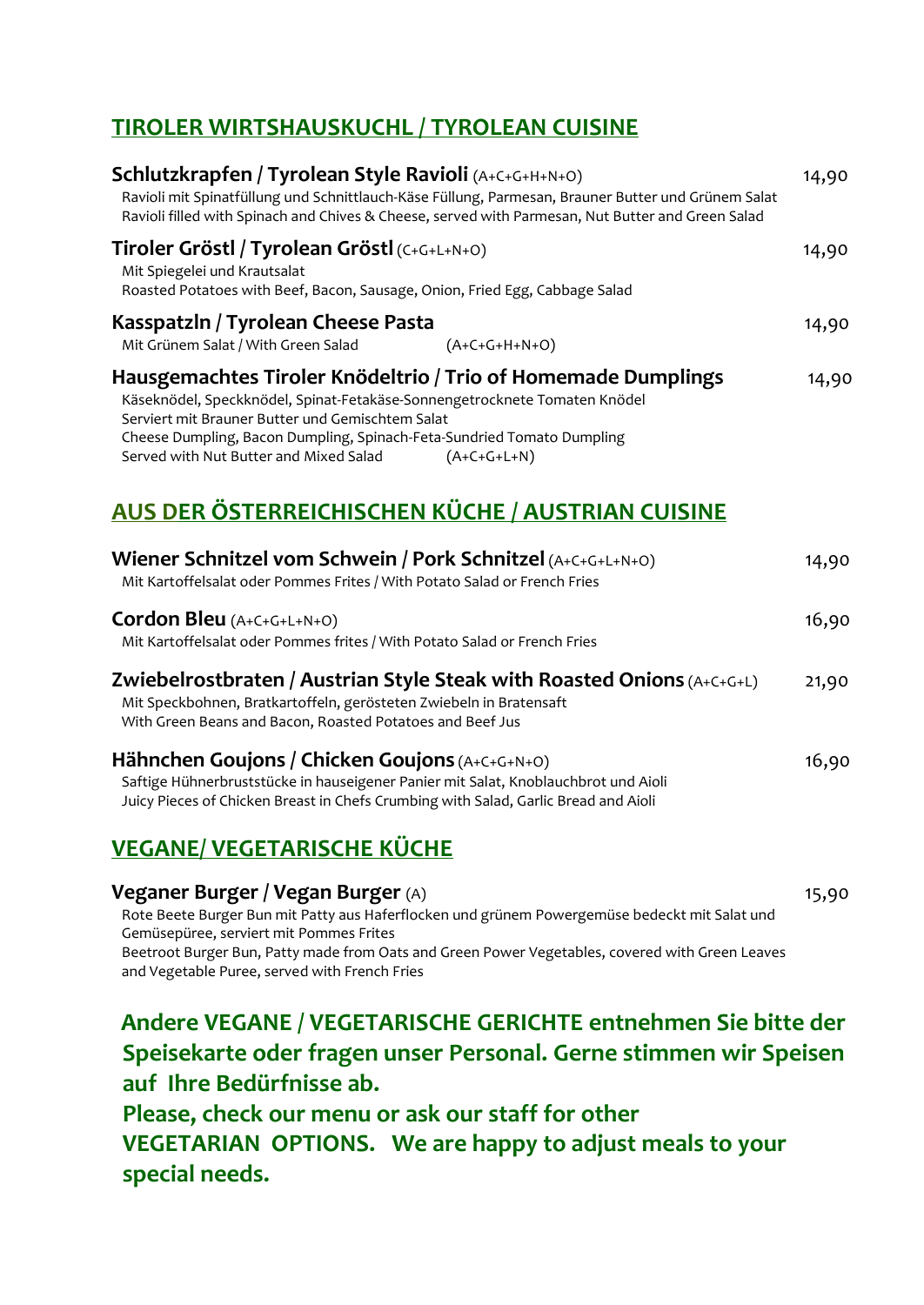#### **GRILL**

| Spare Ribs nach Geheimrezept mit Pommes Frites und Salatgarnitur<br><b>Spare Ribs with Homemade Secret Sauce</b> with French Fries and Salad Garnish<br>$(A+C+D+F+G+L+R)$                                                                                                                                                                                                                                                              | 19,90      |
|----------------------------------------------------------------------------------------------------------------------------------------------------------------------------------------------------------------------------------------------------------------------------------------------------------------------------------------------------------------------------------------------------------------------------------------|------------|
| <b>Mixed Grill</b><br>Vom Rind, Schwein und Huhn mit Wildreis oder Pommes Frites, Salatgarnitur und Sauce nach Wahl<br>Beef, Pork and Chicken with Wild Rice or French Fries, Salad Garnish and Sauce of Choice                                                                                                                                                                                                                        | 20,90      |
| <b>Entrecôte</b><br>Serviert mit Wildreis oder Pommes Frites, Salatgarnitur und Sauce nach Wahl<br>Served with Wild Rice or French Fries, Salad Garnish and Sauce of Choice                                                                                                                                                                                                                                                            | 30,90      |
| <b>Auswahl an Saucen / Choice of Sauces:</b><br>Grüne Pfeffersauce, Pilzrahmsauce, Kräuterbutter, BBQ Sauce<br>Green Peppercorn Sauce, Wild Mushroom Sauce, Herb Butter, BBQ Sauce<br>(Saucenabhängig / Depending on Choice of Sauce: A+B+C+D+F+G+H+L+M+N+O+R)<br>Eine Sauce gratis, extra Saucen € 1,50 (extra Ketchup, Mayonnaise, Senf €0,50)<br>One sauce for free, extra sauces € 1,50 (extra Ketchup, Mayonnaise, Mustard €0,50) |            |
| <u>FISCH / FISH</u>                                                                                                                                                                                                                                                                                                                                                                                                                    |            |
| Frisches Fischfilet / Fresh Filet of Fish $(A+D+G+H+L+N)$<br>Gegrillt mit Kräutern, serviert mit Wildreis, Blattspinat und Zitronenbutter<br>Grilled in Herbs, served with Wild Rice, Sautéed Spinach and Lemon Butter                                                                                                                                                                                                                 | Tagespreis |
| Calamari in Zitronenpfeffer-Panier / Calamari in Lemon Pepper<br>Mit Salat, Sweet Chilli Mayonnaise und Pommes Frites (A+C+G+H+N+R)<br>With Salad, Sweet Chilli Mayonnaise and French Fries                                                                                                                                                                                                                                            | 18,90      |
| <b>MAXIMILIAN'S SPECIALS</b>                                                                                                                                                                                                                                                                                                                                                                                                           |            |
| <b>Maximilian Burger XL</b> (A+C+F+G+M+N+P)<br>Mit Rindfleisch, Speck, Käse und Salat serviert mit Pommes Frites<br>With Beef Pattie and Bacon, Cheese and Salad served with French Fries                                                                                                                                                                                                                                              | 16,90      |
| Risotto nach Art des Hauses / Chef's Risotto (A+C+G+O)<br>Mit Sonnengetrockneten Tomaten, Rucola und cremigem Ziegenkäse<br>With Sundried Tomatoes, Rocket and Creamy Goat's Cheese                                                                                                                                                                                                                                                    | 14,90      |
| <b>Spaghetti Aglio e Olio (A+C+G+L)</b><br>Mit Knoblauch, Olivenöl, Chili und Frischem Parmesan<br>With Garlic, Extra Virgin Olive Oil, Chili and Fresh Parmesan                                                                                                                                                                                                                                                                       | 11,90      |
| <b>Spaghetti alla Bolognese</b> (A+C+G+L)                                                                                                                                                                                                                                                                                                                                                                                              | 13,90      |

#### **Alle Speisen sind frei von Palmöl! All our dishes are palm oil free!**

**Alle Preise in Euro, inklusive MwSt., exklusive Bedienungszuschlag. All prices in Euro, VAT included. Service Charge not included.**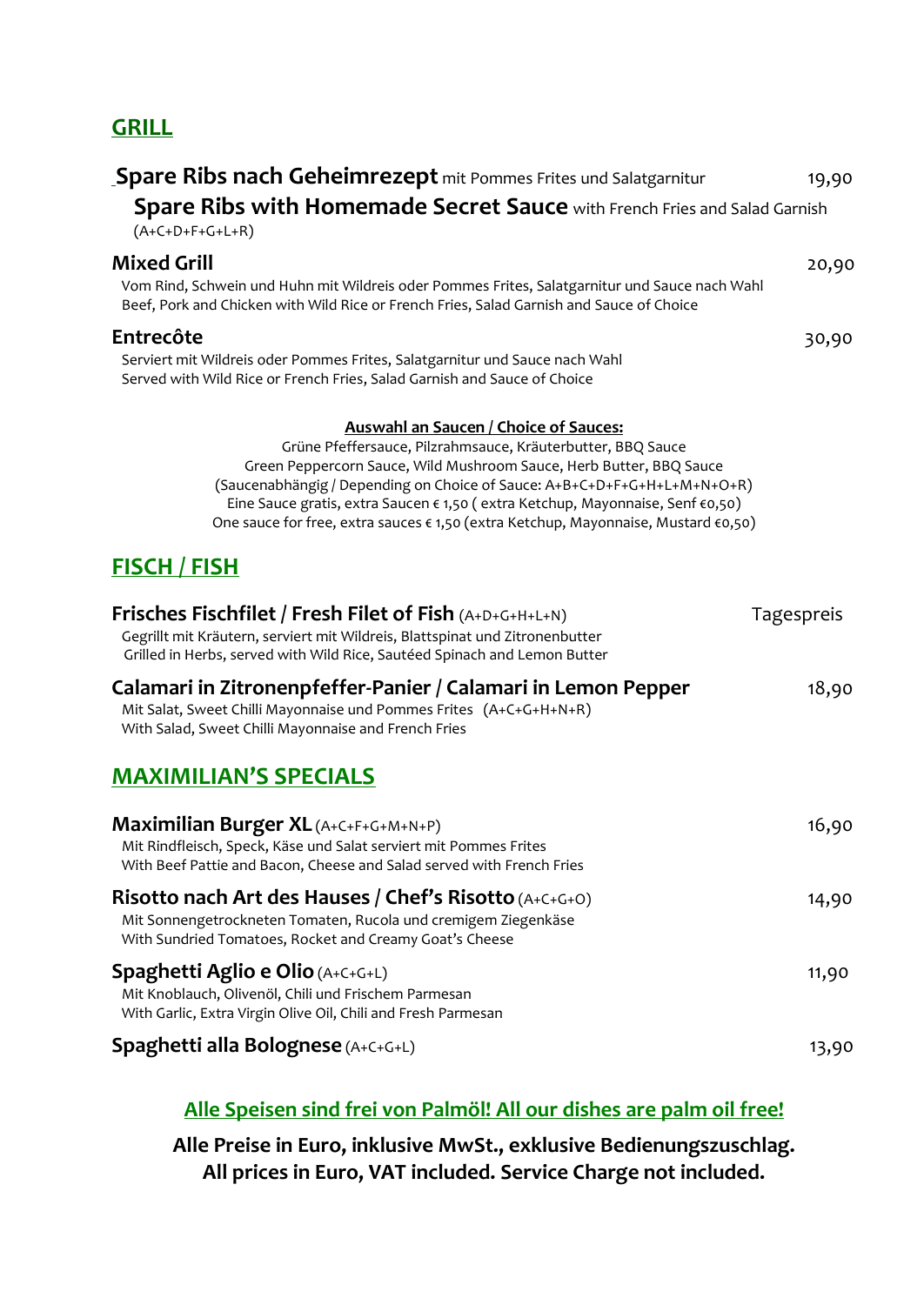# **FÜR DEN KLEINEN HUNGER / LIGHT MEALS**

| <b>Schinken-Käse Toast / Ham and Cheese Toast (A+G+L+M)</b><br>Mit Salatgarnitur / With Salad Garnish           | 7,90  |
|-----------------------------------------------------------------------------------------------------------------|-------|
| Berner Würstel / Sausages wrapped in Bacon (G+M)<br>Mit Pommes Frites / With French Fries                       | 10,90 |
| <b>Gegrillte Bratwurst / Grilled Austrian Style Sausage (A+M)</b><br>Mit Senf und Brot / With Mustard and Bread | 7,90  |

# **FÜR UNSERE KLEINEN / KID'S MENU**

| <b>Spaghetti alla Bolognese</b> (A+C+G+L)                                           | 7,90 |
|-------------------------------------------------------------------------------------|------|
| Kinderschnitzel mit Pommes Frites / with French Fries (A+C+G+L)                     | 7,90 |
| Berner Würstel oder Frankfurter mit Pommes Frites / with French Fries               | 6,90 |
| <b>Fischstäbchen / Fish Fingers</b> mit Pommes Frites / with French Fries (A+C+D+G) | 6,90 |
| <b>Chicken Nuggets</b> mit Pommes Frites / with French Fries (A+C+D+G+L)            | 6,90 |

# **NACHSPEISEN / DESSERTS**

| Apfelstrudel hausgemacht / Homemade Apple Strudel (A+C+G+H+O)<br>Mit Sahne oder Vanillesauce / With Whipped Cream or Custard                                          | 5,90  |
|-----------------------------------------------------------------------------------------------------------------------------------------------------------------------|-------|
| Hausgemachter Kuchen / Homemade Cake (A+C+G+H+O)<br>Mit Sahne / With Whipped Cream                                                                                    | 4,90  |
| <b>Kaiserschmarrn</b> für 2 Personen / for Two (A+C+G+O) !nur auf Anfrage!<br>Mit Zwetschkenröster / With Plum Compote                                                | 13,90 |
| <b>Schokoladen Soufflé / Chocolate Pudding</b> (A+C+G+F)<br>Mit Vanilleeis und Schokosauce / With Vanilla Ice Cream and Chocolate Sauce                               | 8,90  |
| Crème Brûlée (C+G+O)                                                                                                                                                  | 6,90  |
| Eispalatschinken / "Iced" Crepes $(A+C+E+G)$<br>Gefüllt mit Vanilleeis, mit Schokosauce und Sahne<br>Filled with Vanilla Ice Cream, Chocolate Sauce and Whipped Cream | 8,90  |